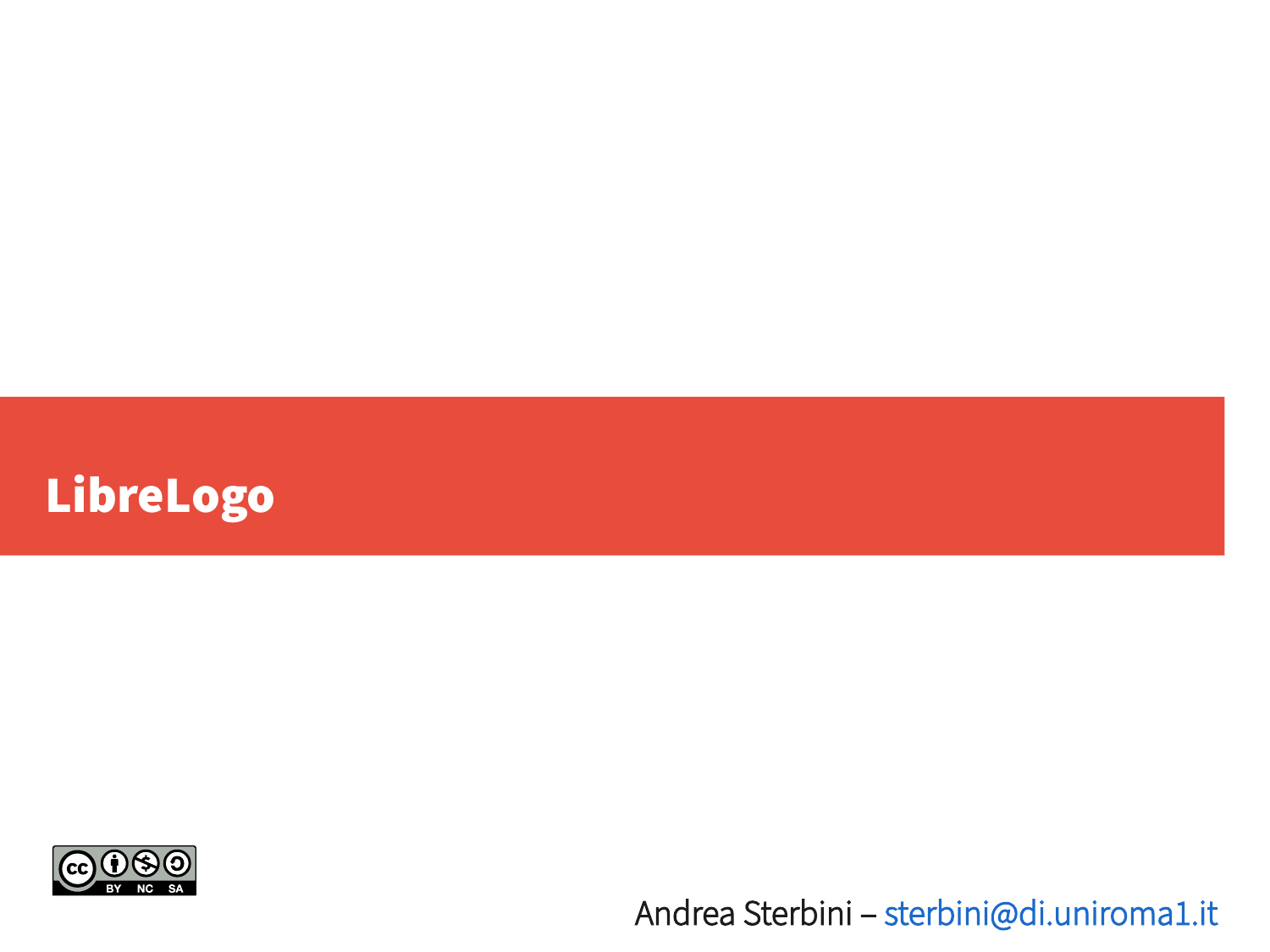#### Logo: born to teach

The Logo language

- born in '67
- initially without turtle,

later added by Papert in '70

as a physical robot, later simulated on the screen

Easy to write, inspired by the Lisp language, created for numerical AND textual manipulation

Has inspired the Smalltalk language and the eToys system (and now Scratch) and the Kojo system (in a future lesson)

Papert (one of the fathers of Constructivism) posed that by teaching how to solve a problem to a computer, kids will learn how to think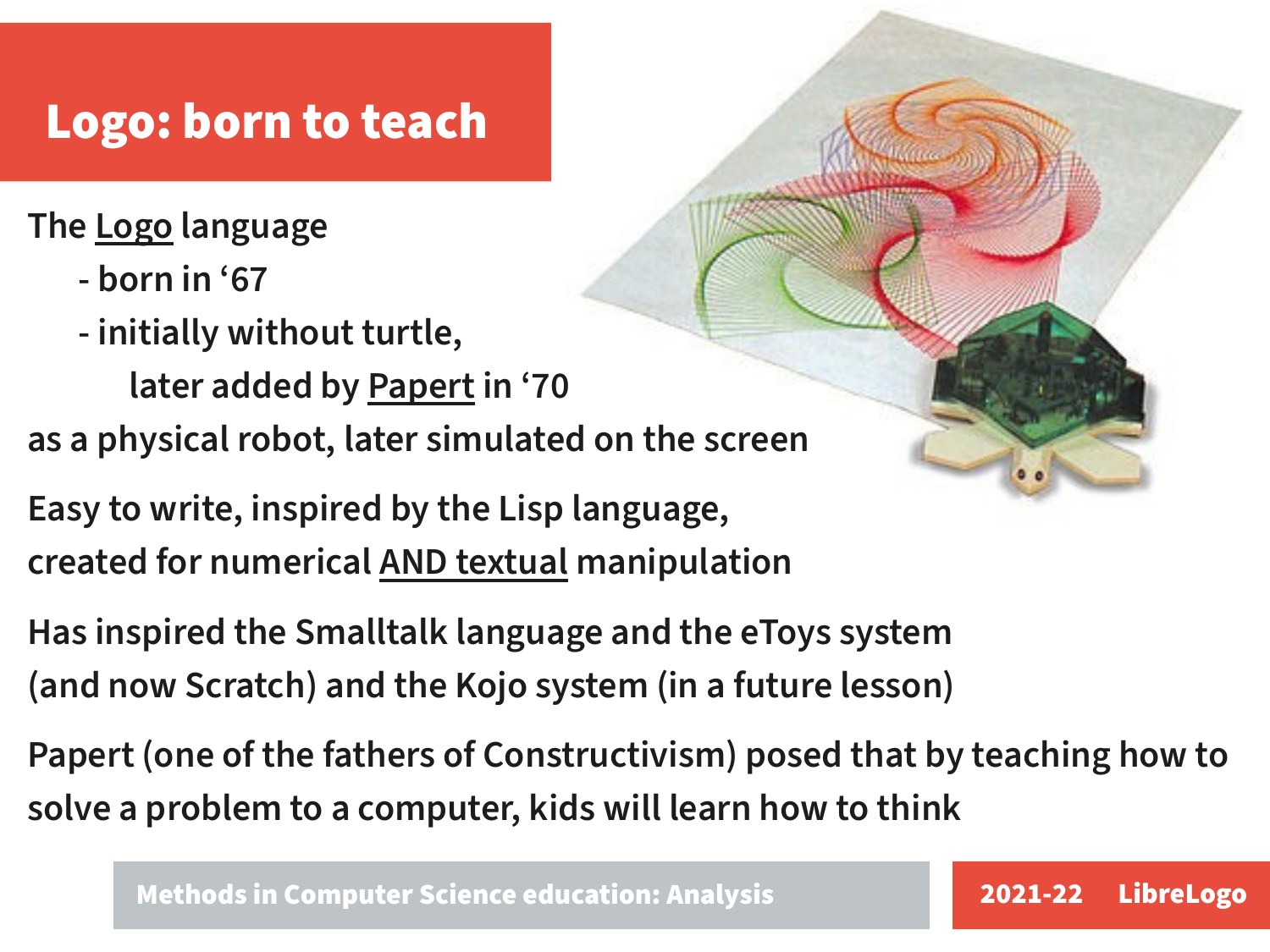## Many Logo implementations

LibreLogo: a mini Logo in your text-editor (today)

- NetLogo and NetLogo 3D (later)
- FMSLogo: [fmslogo.sourceforge.net](http://fmslogo.sourceforge.net/)
- Browser-based:

...

- Papert: <del>[logo.twentygototen.org](http://logo.twentygototen.org/)</del> (broken)
- Malt2: [etl.ppp.uoa.gr/malt2](http://etl.ppp.uoa.gr/malt2) (3D turtle)
- - [www.logointerpreter.com](http://www.logointerpreter.com/) (broken)
- [www.calormen.com/jslogo](https://www.calormen.com/jslogo)
- QLogo: [qlogo.org](http://qlogo.org/) (QT-based)



**Libre**C

The Document F

∼∼

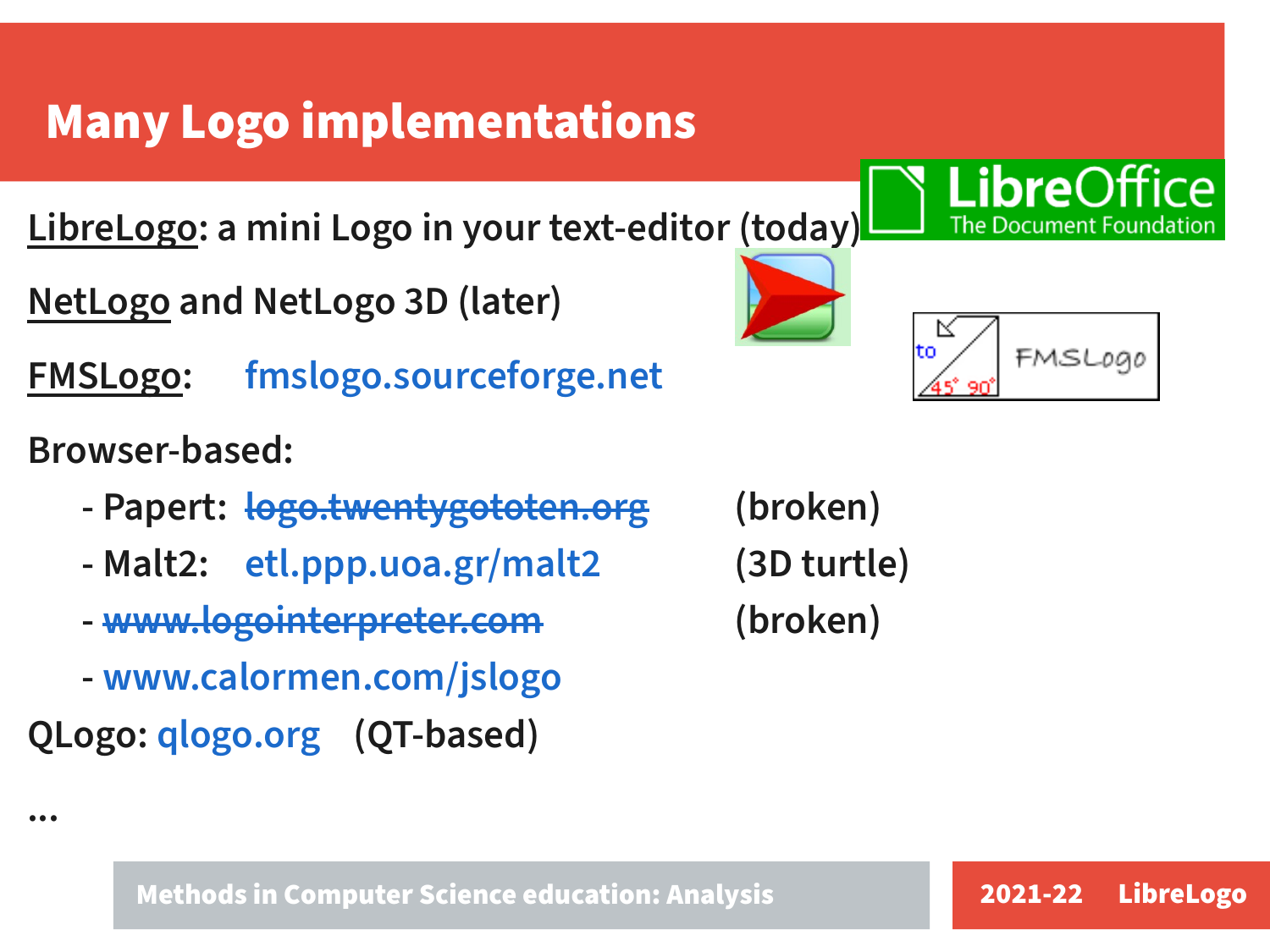

- LibreLogo: a small Logo in your word-processor
- Turtle graphics
- Global and local variables
- Full [recursive functions](fibonacci-factorial.odt)

Data types: word, list, array, number (but no static typing)

...

- Adds: (it's converted to Python and runs in pyUNO) ([HELP](https://help.libreoffice.org/7.3/en-US/text/swriter/librelogo/LibreLogo.html))
- interface to Python (code, sets, dicts, lists, tuples, sorted ...)

Removes:

- list-based functional programming with anonymous functions

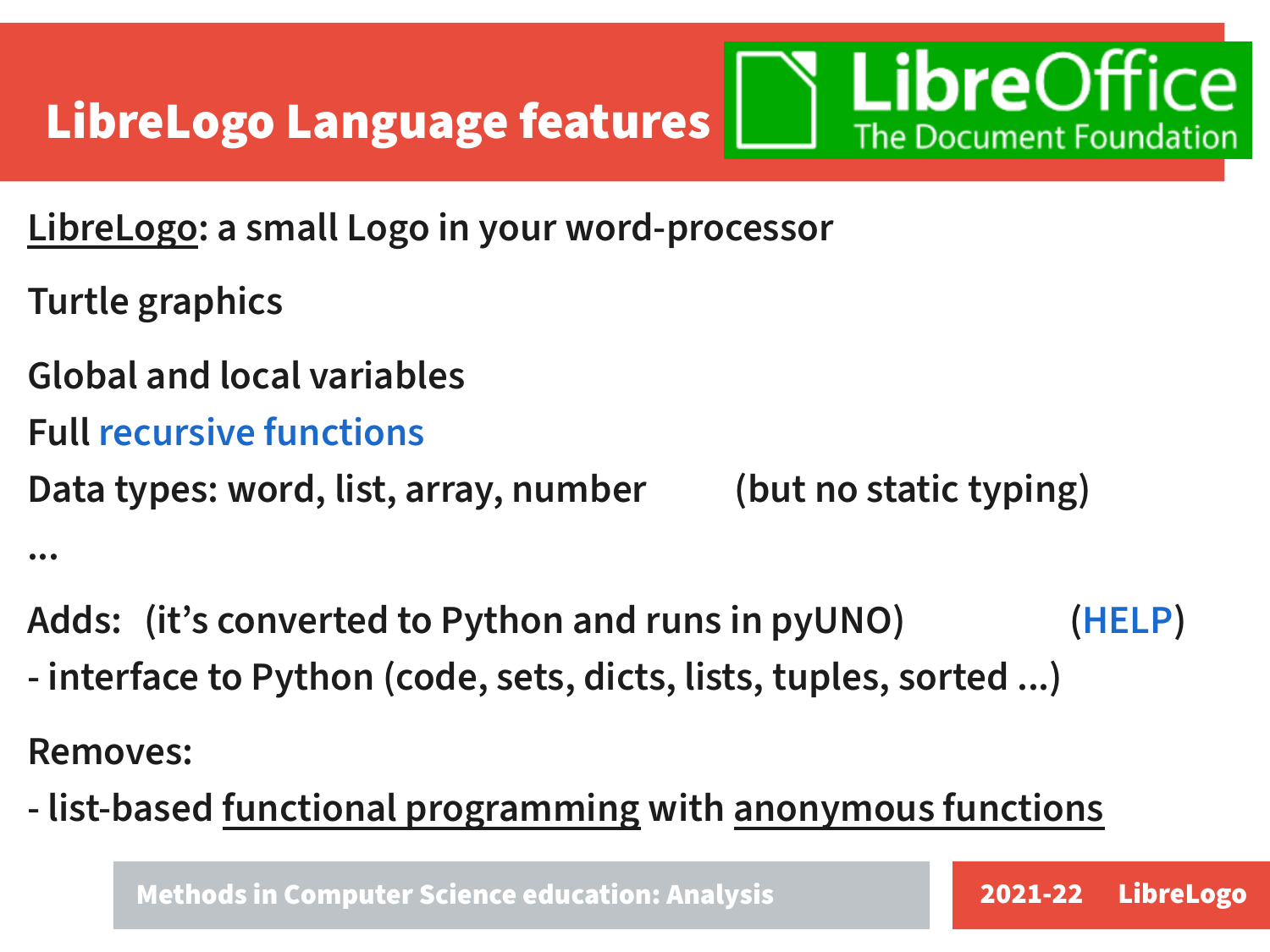## [Some LibreLogo syntax](https://help.libreoffice.org/7.3/en-US/text/swriter/librelogo/LibreLogo.html)

| TO function_name arg1 arg2 arg3 | RFP |
|---------------------------------|-----|
| instructions                    |     |
| <b>OUTPUT return_value</b>      |     |
| <b>END</b>                      |     |
| <b>IF test</b>                  |     |
| [ code if true ]                |     |
| [ code if false ]               | WН  |
| <b>NOTICE:</b>                  |     |
|                                 |     |
| lists use [] WITHOUT space      |     |
| programs use [ ] WITH space     | can |
|                                 |     |

**EAT N [** code <u>?</u> var <u>IN</u> [<mark>list]</mark> [ code ILE test [ code <u>NTINUE, BREAK, REPCOUNT</u> be used in loops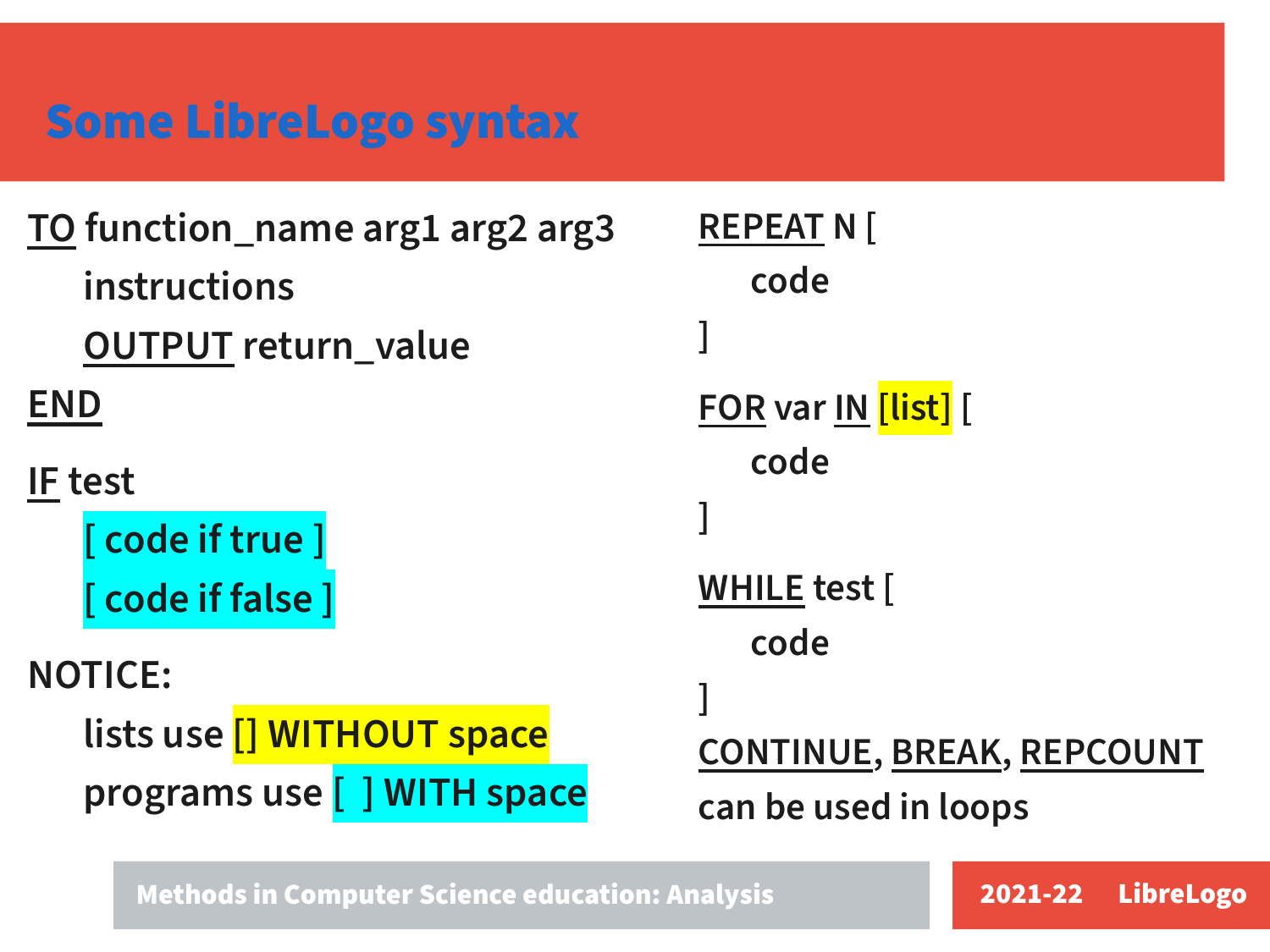## Programming style

Imperative/procedural single-threaded (but other Logo implementations have concurrent agents)

Functional application of anonymous functions to lists (in full Logo) map/filter/accumulate/reduce/…

Very readable syntax (no parentheses if unambiguous)

- the parser looks for function calls FROM RIGHT TO LEFT
- E.g.  $a \ b \ c \ d \ e = a(b(c(d(e))))$

The functional style allows for very readable code (see also Scala)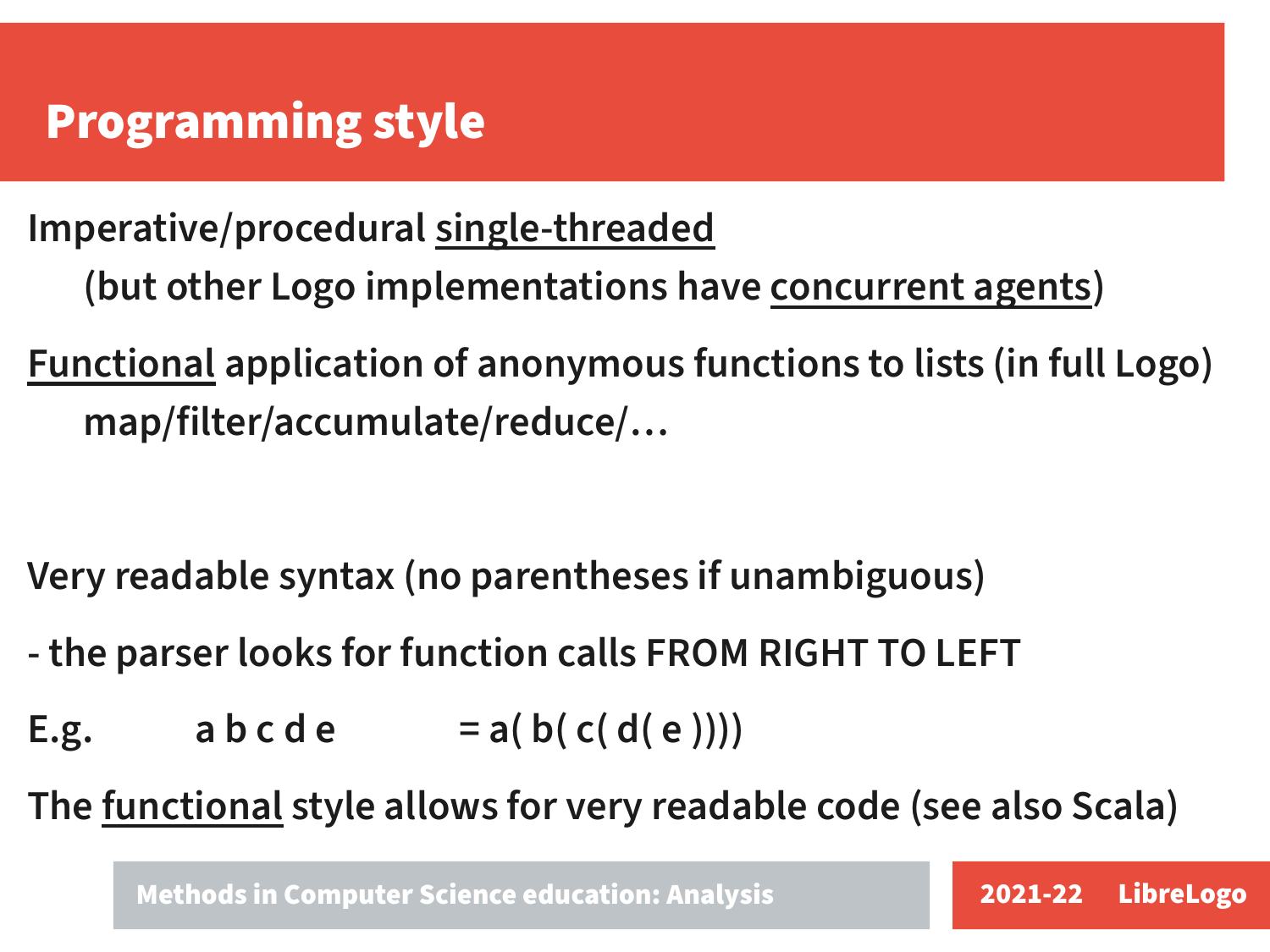

- ...

Yes, it's limited, but still useful. You could:

- [Generate drawings](matita.odt) just in your editor (with turtle graphics)
- Show how to manipulate texts/poems in your editor
- Implement grammar rules
- Generate texts/poems/limericks (next)

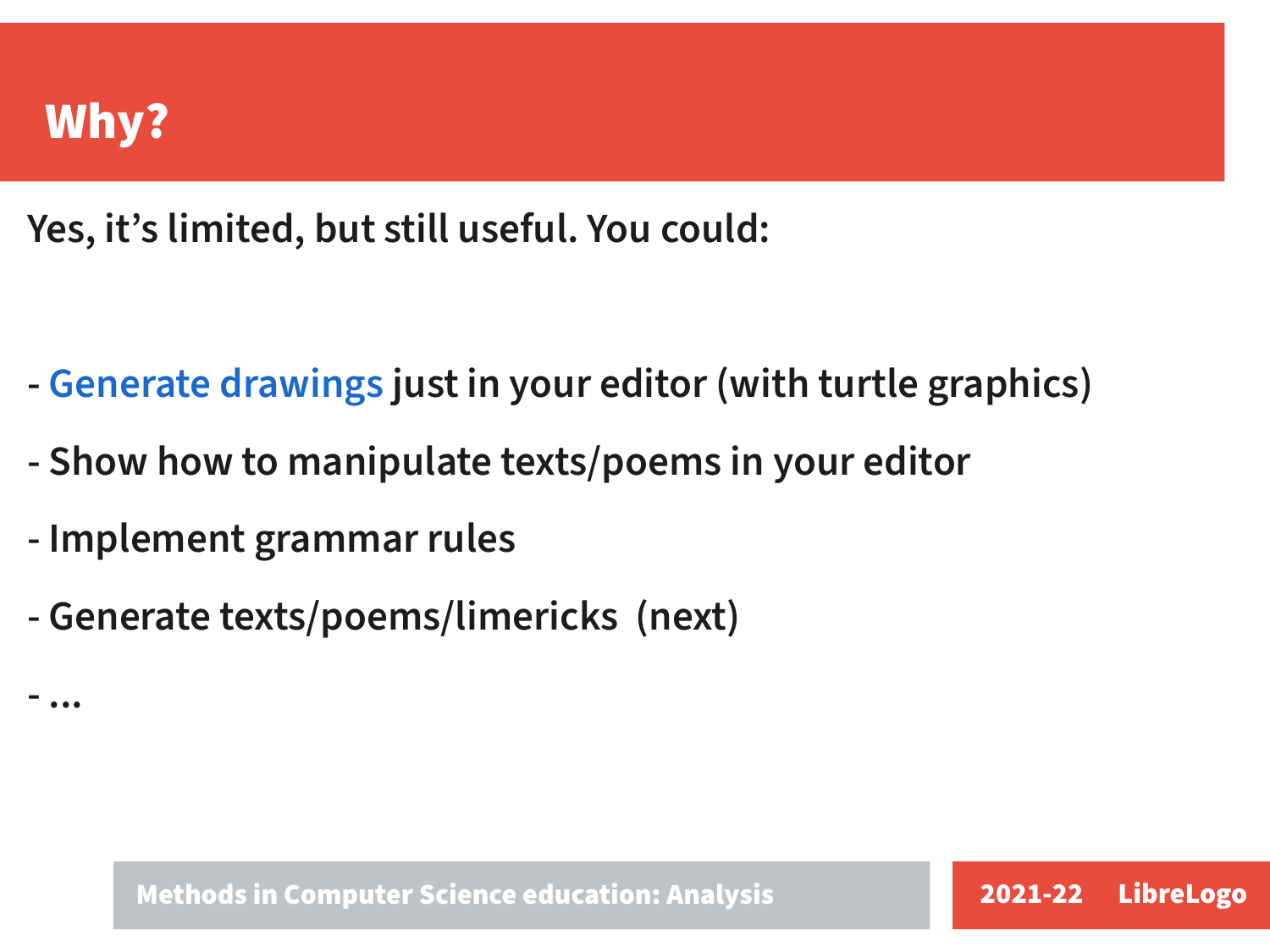# Demo 1 Create a Limerick generator

A [limerick](https://en.wikipedia.org/wiki/Limerick_(poetry)) is a humorous poem (often dirty) consisting of five lines

A 7-10 syllabes, same verbal rhythm A, same rhyme A A 7-10 syllabes, same verbal rhythm A, same rhyme A B 5- 7 syllabes, same verbal rhythm B, same rhyme B B 5- 7 syllabes, same verbal rhythm B, same rhyme B A 7-10 syllabes, same verbal rhythm A, same rhyme A

| There was a small boy of Quebec,       | A(8) |                 |
|----------------------------------------|------|-----------------|
| Who was buried in snow to his neck;    | A(9) |                 |
| When they said. "Are you friz?"        | B(6) |                 |
| He replied, "Yes, $\mathsf{I}$ is -    | B(6) |                 |
| But we don't call this cold in Quebec" | A(9) | (by R. Kipling) |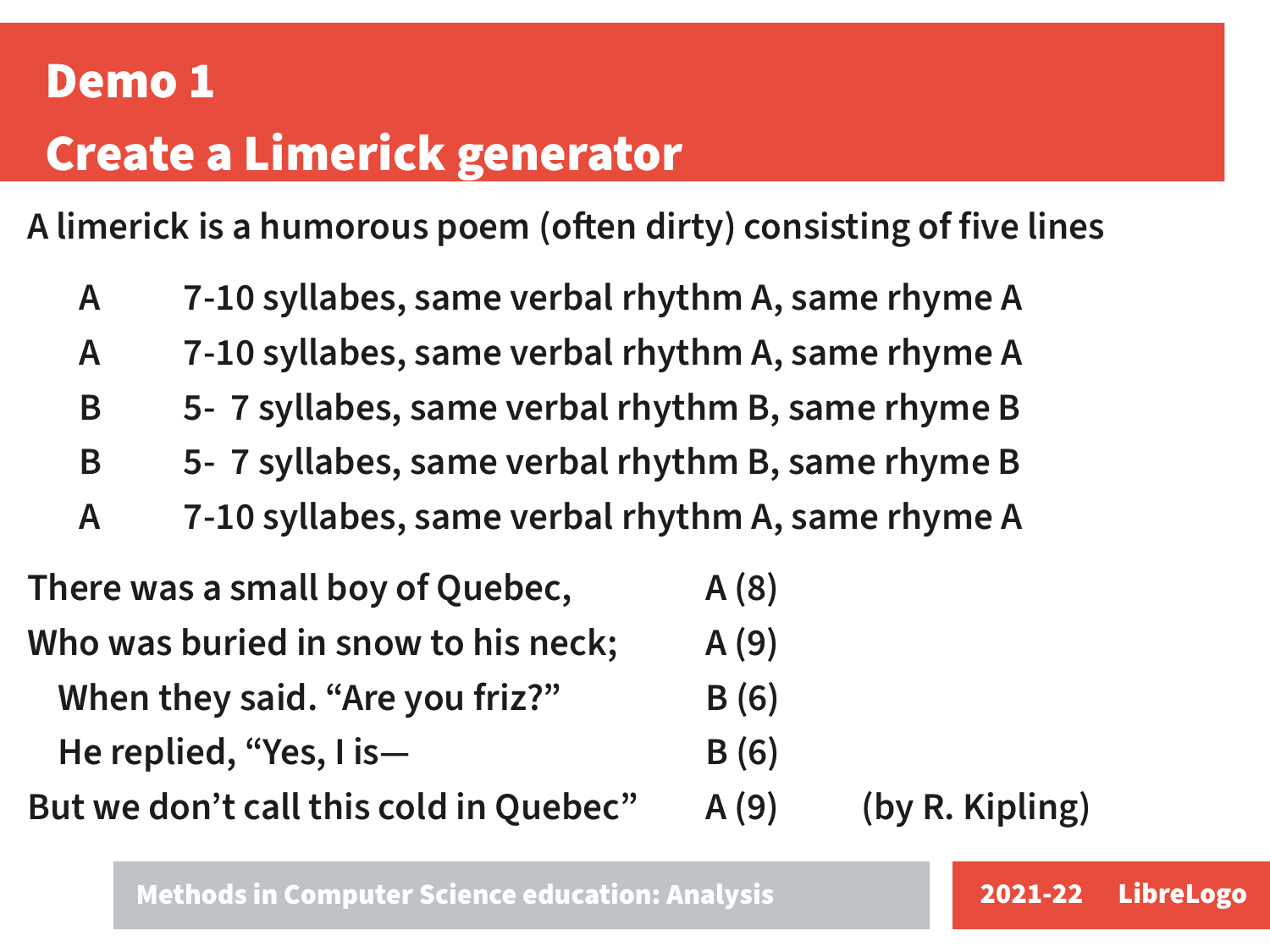## A limerick often: [\(DEMO](limerick.odt))



IDEA: randomly choose the needed parts from lists for each verse

BUT: we should handle agreement of person and origin between verses (and rhyme structure) ([DEMO 2](limerick-2.odt))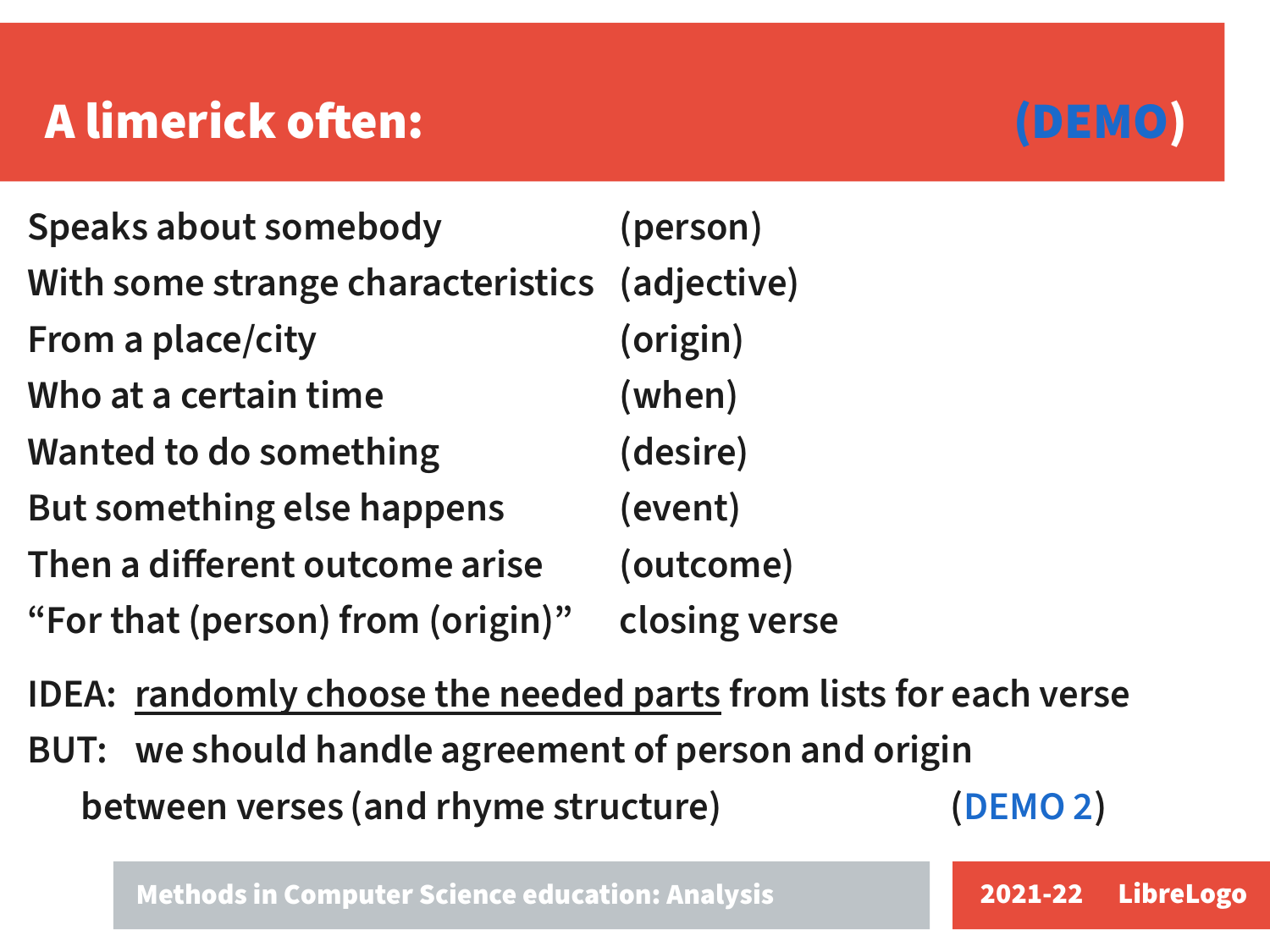### A limerick generator: example output



There is still some incoherence … we didn't handle agreement of adjective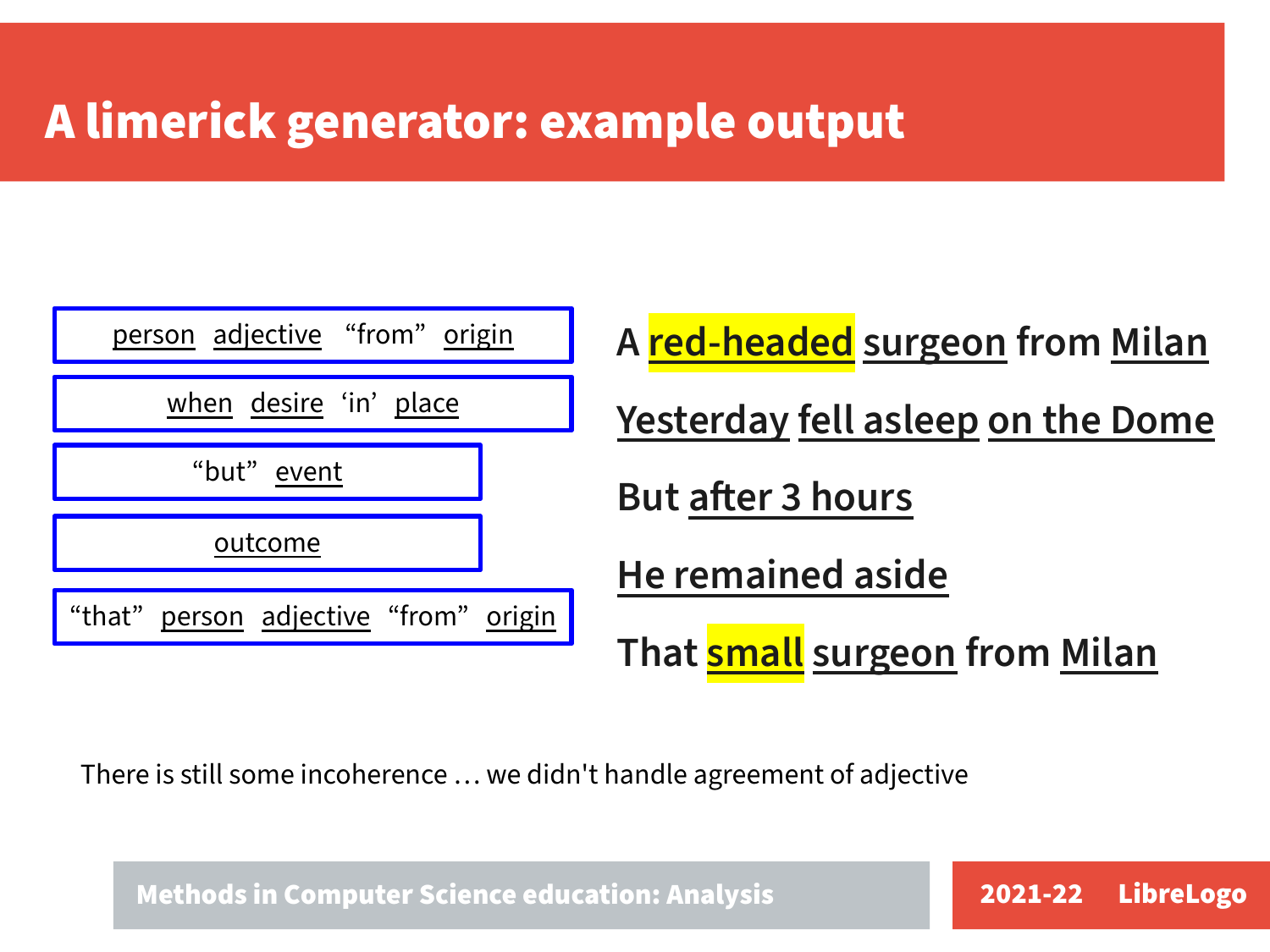#### [Demo 2](articolo.odt)

## choosing the correct article for an italian word

- Type: definite/indefinite ([determinativo/indeterminativo](https://it.wikipedia.org/wiki/Articolo_(linguistica)#Articoli_determinativi)) Gender: male/female
- Number: singular/plural
- 1) deduce the word gender from final char (very rough approximation)
- 2) select proper gender/number from final char  $\cdot$
- 3) handle Normality and Exceptions (here for indefinite male singular only)
	- N starts with vowel  $\rightarrow$  "un"
	- N starts with consonant  $\rightarrow$  "un"
	- E starts with 2 special vowels ('ia', 'ie', 'io', 'iu')  $\rightarrow$  "uno"
	- E starts with 1 or 2 special consonants  $\rightarrow$  "uno"
	- ( "x", "y", "z", "gn", "pt", "ps", "pn", "sc", "sf", "sq", "st")